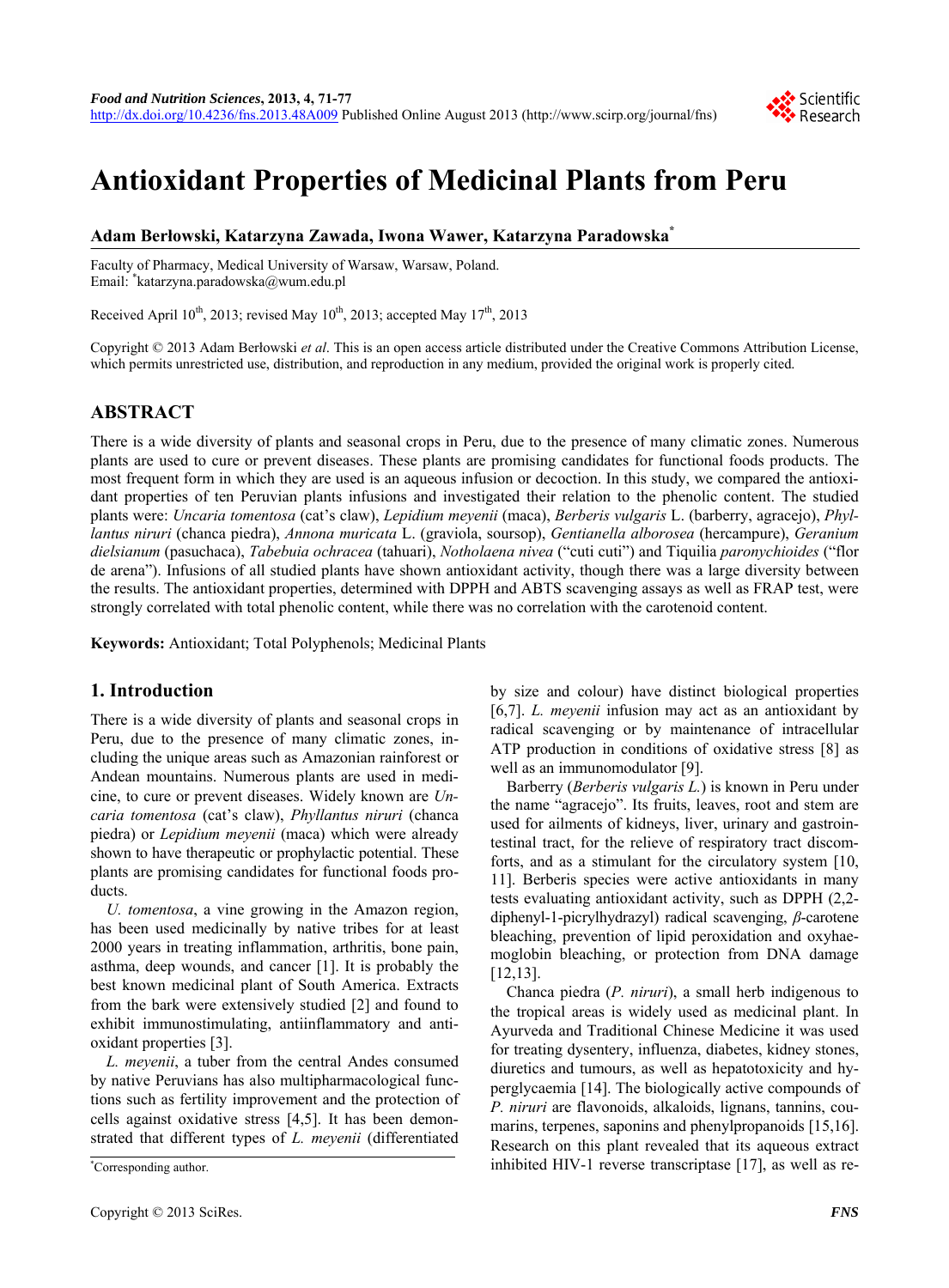duced urinary calcium in patients with hypercalcuria [18]. It showed antioxidant properties in *in vitro* tests [19], namely free radical-scavenging, inhibition of reactive oxygen species production and peroxidation of lipids, as well as hepatoprotective properties against the paracetamol-induced injury in mice model [20].

*Annona muricata* L. (graviola, soursop) is a tree widely distributed in most of tropical countries. Its leaves have been traditionally used to treat headaches, hypertension, cough, asthma and as sedative [21,22]. In a model of skin papilloma in mice, the *A. muricata* leaves extract was able to suppress tumor initiation and tumor promotion even at lower dosage [23]. It showed antioxidant [24,25], antibacterial [26], antifungal [27] and anti-inflammatory [28] properties.

*Gentianella alborosea* (hercampure) is used in folk medicine for obesity treatment, in liver ailments and as colagogue, coleretic and digestive [29]. The active compounds are flavonoids, alkaloids, saponins and glycosides [30]. The extract exhibited moderate antioxidant activity and apoptotic properties on HeLa cell line [1].

Plants from the Geranium genus, to which *Geranium dielsianum* (pasuchaca) belongs, have been shown to have anti-influenza virus activity (*G. sanguineum* L.) [31], as well as antioxidant and radical scavenging capacities (*G. macrorrhizum*) [32]. Those properties have been attributed to their polyphenolic constituents. In traditional medicine *G. dielsianum* is used as blood purifier and hypoglycemic herb.

Antioxidant properties were also observed for *Tabebuia ochracea* (tahuari) [33]. It exhibited also antibacterial activity against *Staphylococcus aureus*.

*Notholaena nivea* (cuti cuti) is used in South America mainly as a herbal tea with the hypoglycaemic effect [34]. The lipophilic extract from aerial parts of this plant exhibited antioxidant properties [35].

*T. paronychioides* (flor de arena) is used in traditional medicine for treating inflammation of the ovaries [36] and the antioxidant mechanism is often at least partly responsible for antiinflammatory action. To our best knowledge, there is no data on its antioxidant properties.

The common feature of all mentioned above plants is their antioxidant activity. It is usually ascribed to the presence polyphenols, since a high content of phenolic compounds in a plant is usually connected with high antioxidant properties [37]. However, popular and the most frequent form in which those plants are used is an aqueous infusion or decoction. Its preparation can induce the degradation of polyphenols. Therefore, in this study, we compared the antioxidant properties of ten Peruvian plants infusions and investigated their relations to the phenolic content.

The antioxidant properties were studied with DPPH and ABTS (2,2'-azino-bis(3-ethylbenzothiazoline-6-sulphonic acid)) radical scavenging and ferric reducing antioxidant power (FRAP) tests. For DPPH test we have chosen EPR spectroscopy technique, as it gives more reliable results than spectrophotometry [38]. We determined also the carotenoid content of those plants, to check whether this group of antioxidants can be also partly responsible for antioxidant properties.

# **2. Experimental**

# **2.1. Plant Material**

Ten samples of dried Peruvian plants: *Uncaria tomentosa*  (cat's claw), *Lepidium meyenii* (maca), *Berberis vulgaris*  L. (barberry, agracejo), *Phyllantus niruri* (chanca piedra), *Annona muricata* L. (graviola, soursop), *Gentianella alborosea* (hercampure), *Tabebuia ochracea* (tahuari), were obtained from Uncaria Institute (Warsaw, Poland).

#### **2.2. Infusion Preparation**

The 2.5 g of dry powdered plant material was weighted and 250 ml of distilled boiling water was added. Then infusions were left for 10 hours at darkness.

#### **2.3. DPPH Scavenging (EPR Test)**

100 μl of an infusion was mixed with 1 ml of 1.3 mM DPPH methanolic solution. After vortexing the samples were kept for 30 minutes at darkness and then EPR spectra were recorded. The samples with distilled water (100 μl) in place of an infusion were prepared as intensity standards. The intensity was taken as the double integral of the spectra. Results were expressed as Trolox equivalents (TEAC, milimoles per 100 ml) with the use of previously prepared standard curve. All experiments were performed in triplicate.

ESR measurements were performed on a Miniscope MS200 spectrometer (Magnettech GmbH). Parameters were as follows: central field 334 mT, sweep range 8 mT, sweep time 30 s, microwave power 10 mW, modulation amplitude 0.1 mT.

#### **2.4. ABTS Scavenging**

ABTS assay was performed according to Re et al [39] with small modifications. Briefly, 1500 μl of ABTS cation radical solution, prepared by mixing 7 mM ABTS reagent and 2.45 mM potassium persulfate in equal volumes, equlibrating the mixture for 16 hours and diluting with ethanol to absorbance value of 0.70, was added to 15 μl of plant infusion or standard (trolox) solution. The absorbance reading was taken at 734 nm in sixth minute after adding the radical solution. All experiments were performed in triplicate and results were expressed as milimoles of trolox for 100 ml (TEAC) of an aqueous infusion.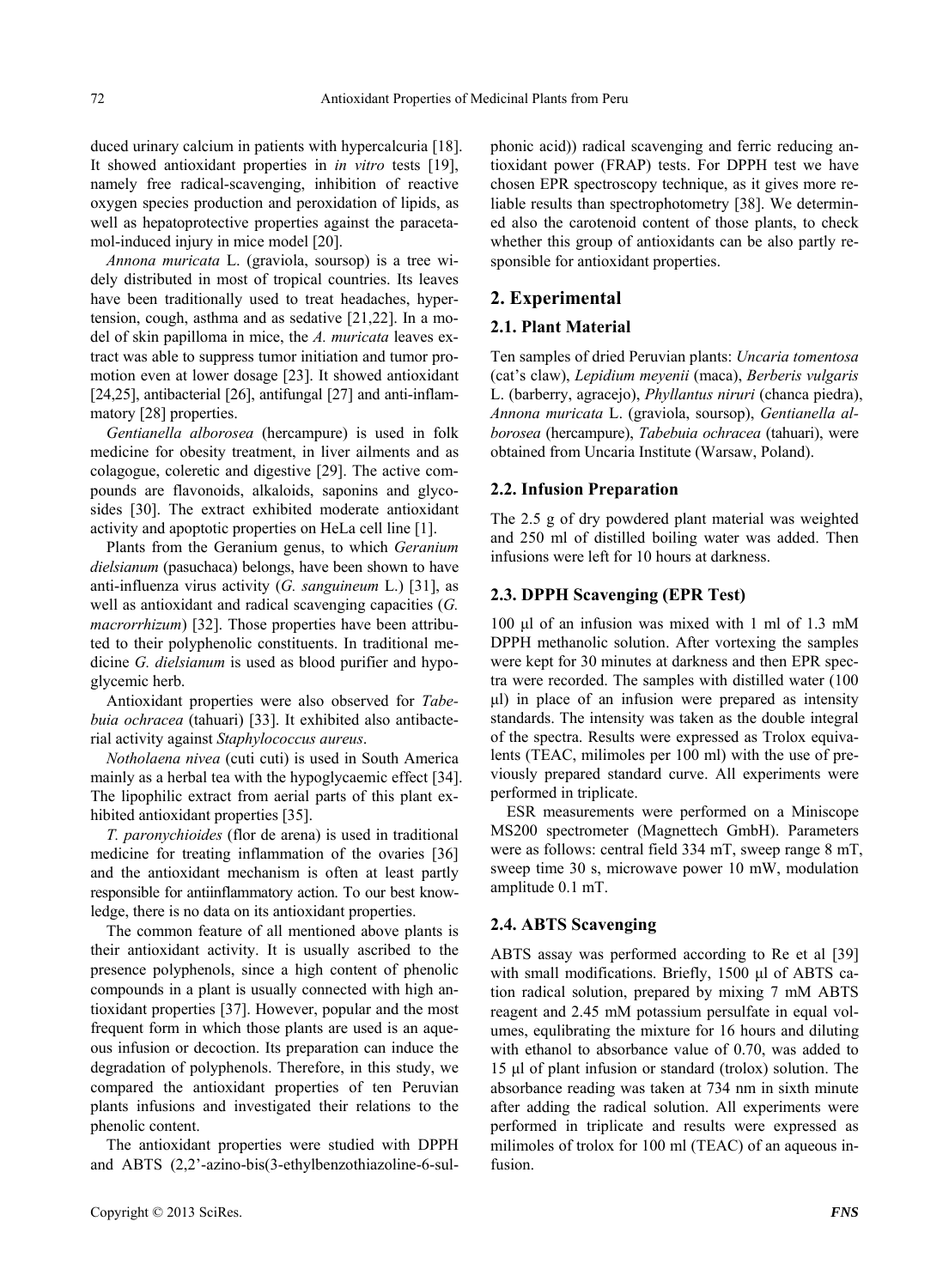#### **2.5. FRAP Assay**

FRAP assay was done according to Benzie and Strain procedure [40]. Briefly, 50 μl of plant infusion or 50 μl of freshly prepared  $FeSO<sub>4</sub>$  standard solution was mixed with 1500 μl of working FRAP reagent, and absorbance reading at 593 nm was taken after 4 minutes of thermostatting at 37˚C. The working FRAP reagent was prepared daily by mixing FeCl<sub>3</sub> and TPTZ (2,4,6-Tripyridyl-s-Triazine) solutions with acetate buffer (pH 3.6). The results were taken as a mean of three replicates and expressed as milimoles of reduced  $Fe<sup>3+</sup>$  per 100 ml of plant infusion.

#### **2.6. Total Phenolic Content**

Total phenolic content (TP) was determined by modified Folin-Ciocalteu colorimetric method [41]. Briefly, to 20 μl of an infusion 1580 μl of Millipore water and 100 μl of Folin-Ciocalteu reagent was added. After 5 minutes at room temperature, 300 μl of 20% sodium carbonate was added, and the reaction mixture was thermostated for 20 minutes at 37˚C and the absorbance at 765 nm was taken using Evolution 60S spectrophotometer (Thermo Scientific). Results were expressed as gallic acid equivalents (GAE [mg/100 ml]) with the use of the standard curve, prepared in parallel with measurements. All experiments were performed in triplicate.

#### **2.7. Total Carotenoid Content**

Total carotenoid content (TC) determination was carried out as beforehand reported [42] with small modifications. The extraction was realized by adding 30 mL n-hexaneacetone mixture (6:4) to 2.5 g of the powdered sample. After shaking for 10 minutes it was filtered through a paper filter and the absorbance at 450 nm was measured immediately with Evolution 60S spectrophotometer (Thermo Scientific), with up to 10 fold dilution where appropriate. Results were expressed as μg of carotenoids per 1 g of plant material, calculated with average carotenoid absorbance coefficient  $A_{1%}$  of 2500 [43]. All experiments were performed in duplicate.

#### **2.8. Statistical Analysis**

Pearson correlation analysis was performed using a Statistica (Statistical Statsoft, Tulsa, OK) software; *P*-values < 0.05 were considered significant.

### **3. Results and Discussion**

Among studied plants, the best DPPH-scavenging properties were observed for *U. tomentosa* and *G. dielsianum*  $(1.327 \pm 0.034$  and  $1.234 \pm 0.031$  mmol trolox/100 ml, respectively), followed by *N. nivea*, *T. paronychioides* and *A. muricata* L. (**Figure 1(a)**). The DPPH-TEAC value obtained for those samples was over three times higher than the value for the weakest DPPH scavengers, *i.e. L. meyenii* and *T. ochracea*  $(0.434 \pm 0.005$  and  $0.413 \pm 0.005$ 0.016, respectively). In case of the ABTS radical, *G. dielsianum* and *U. tomentosa* still showed the highest scavenging activity (0.645  $\pm$  0.027 and 0.513  $\pm$  0.061 mmol trolox/100 ml, respectively), although all results obtained from this test were lower than those obtained from the DPPH test (**Figure 1(b)**). However, the best result in the ABTS test (for *G. dielsianum*) was over six times better than those for the weakest scavengers, *i.e. L. meyenii* and *T. ochracea* (0.067  $\pm$  0.010 and 0.079  $\pm$  0.006 mmol trolox/100 ml, respectively). The result for *U. tomentosa* was also quite high, but for other plants it was distinctly lower. The difference in results from those two tests can be tentatively ascribed to the different structure of those radicals and especially to different charge, since the DPPH molecule has no charge and the ABTS radical is a cation. This can result in different reaction mechanism both for active compounds in plant infusions and for standard antioxidant, *i.e.* trolox.

For the FRAP test results, the highest value was obtained for *T. paronychioides* infusion  $(0.607 \pm 0.022)$ mmol Fe/100 ml), followed by *G. dielsianum* (0.562  $\pm$ 0.017 mmol Fe/100 ml) and *U. tomentosa*  $(0.507 \pm 0.016)$ mmol Fe/100 ml) (**Figure 1(c)**). The lowest result was given by *L. meyenii*  $(0.011 \pm 0.001 \text{ mmol} \text{Fe}/100 \text{ ml})$ , similar to the radical scavenging tests. In this test the variability among studied samples was distinctly bigger than for previous tests, with the value obtained for *T. paronychioides* over fifty times higher than the value for *L. meyenii*.

The compounds responsible for DPPH and ABTS scavenging, as well as for iron-reducing activity, are mainly polyphenols, as can be seen from coefficients of correlations (r) between results of those tests and polyphenol content (**Table 1**), ranging from 0.803 to 0.930. It is worth stressing that correlations between FRAP and ABTS tests results and total polyphenols was significant with p < 0.005, and between DPPH test results and polyphenol content with  $p = 0.005$ .

The polyphenol amount per 100 ml of an infusion varies from 4.6 GAE/100 ml for *L. meyenii* to 75.7 GAE for *T. paronychioides* (**Figure 2(a)**). The high polyphenol content and good antioxidant properties of *U. tomentosa* bark infusion is consistent with results obtained by Gonçalves *et al*. [1], Pilarski *et al.* [44] and Ranilla *et al.* [17]. These works also have shown that potent radical scavenging activity strongly correlated with the presence of proanthocyanidins and phenolic acids. The main phenolic acid was either caffeic acid [1,32] or chlorogenic acid [32].

In our study the total phenolic content obtained for *P. niruri* (14.9 GAE/100 ml) was lower than that for *U.*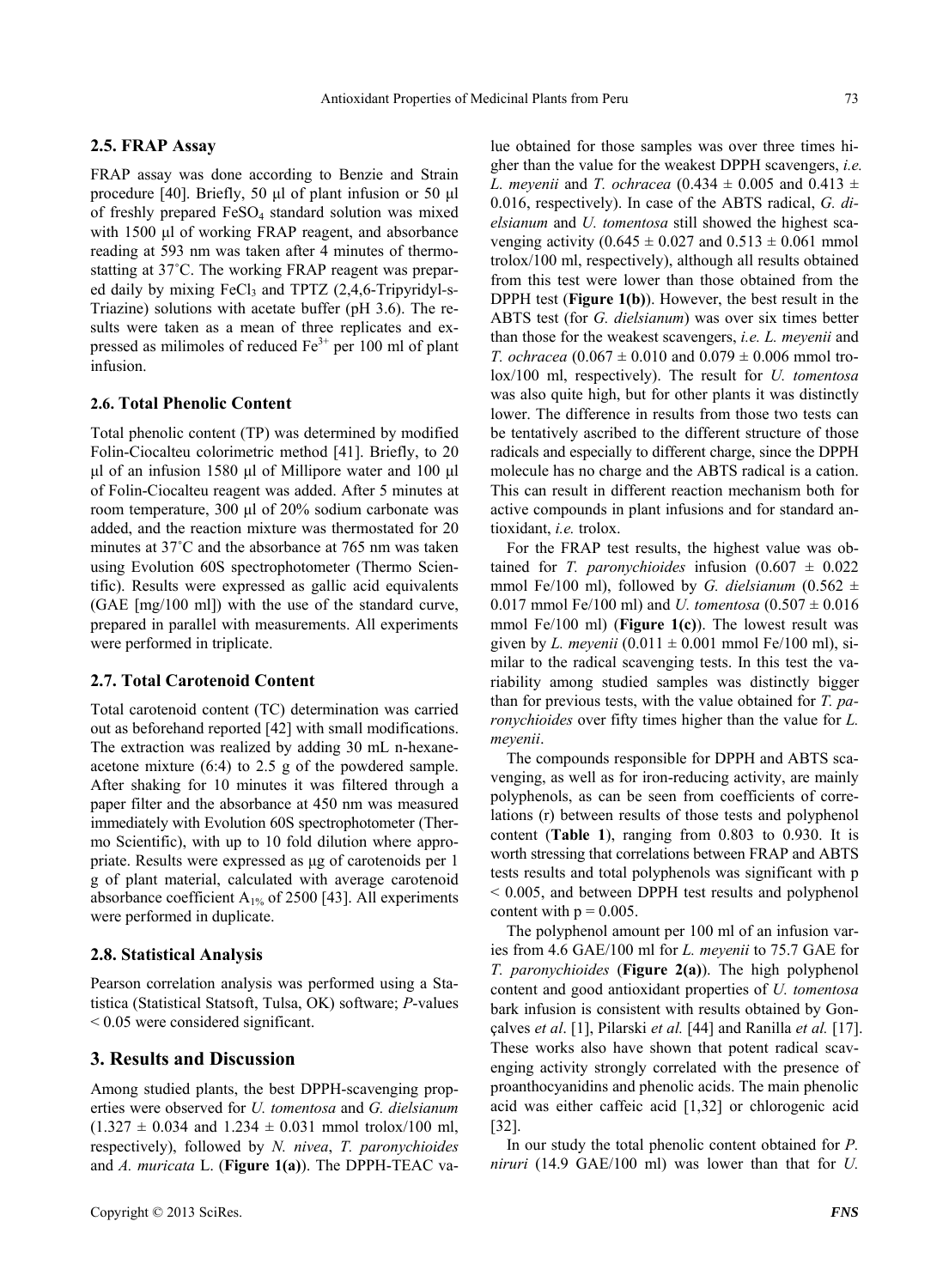

**Figure 1. Antioxidant properties of Peruvian plants infusions. (a) DPPH-EPR; (b) ABTS; (c) FRAP. Results are presented as means of three experiments results with standard deviation.** 

*tomentosa* (58.9 GAE/100 ml), as opposed to the results of Ranilla [17]. However, this difference can be due to different methods of extraction.

The highest total carotenoid content was observed for *A. muricata* L., the lowest for *T. ochracea* (**Figure 2(b)**). However, it should be noted that for all studied plants the carotenoid content in plant material was low (0.001 - 0.310 μg/1 g). Whatsmore, carotenoids are lipophilic compounds and therefore they would be extracted only in very small part into aqueous infusion. It can be the reason behind the lack of correlation between carotenoids content of plant material and antioxidant properties of aqueous infusions (**Table 1**).

Copyright © 2013 SciRes. *FNS* 

**Table 1. Pearson's correlation coefficients. An asterisk indicates significant correlations.** 

|             | <b>ABTS</b> | <b>DPPH</b> | TP       | ТC       |
|-------------|-------------|-------------|----------|----------|
| <b>FRAP</b> | $0.824*$    | $0.851*$    | $0.930*$ | $-0.289$ |
| <b>ABTS</b> |             | $0.868^*$   | $0.819*$ | $-0.297$ |
| <b>DPPH</b> |             |             | $0.803*$ | 0.012    |
| TP          |             |             |          | $-0.297$ |
|             |             |             |          |          |

Overall, the studied plant infusions could be divided into three groups: good antioxidant sources (*U. tomentosa*, *P. niruri*, *T. paronychioides* and *N. nivea*), which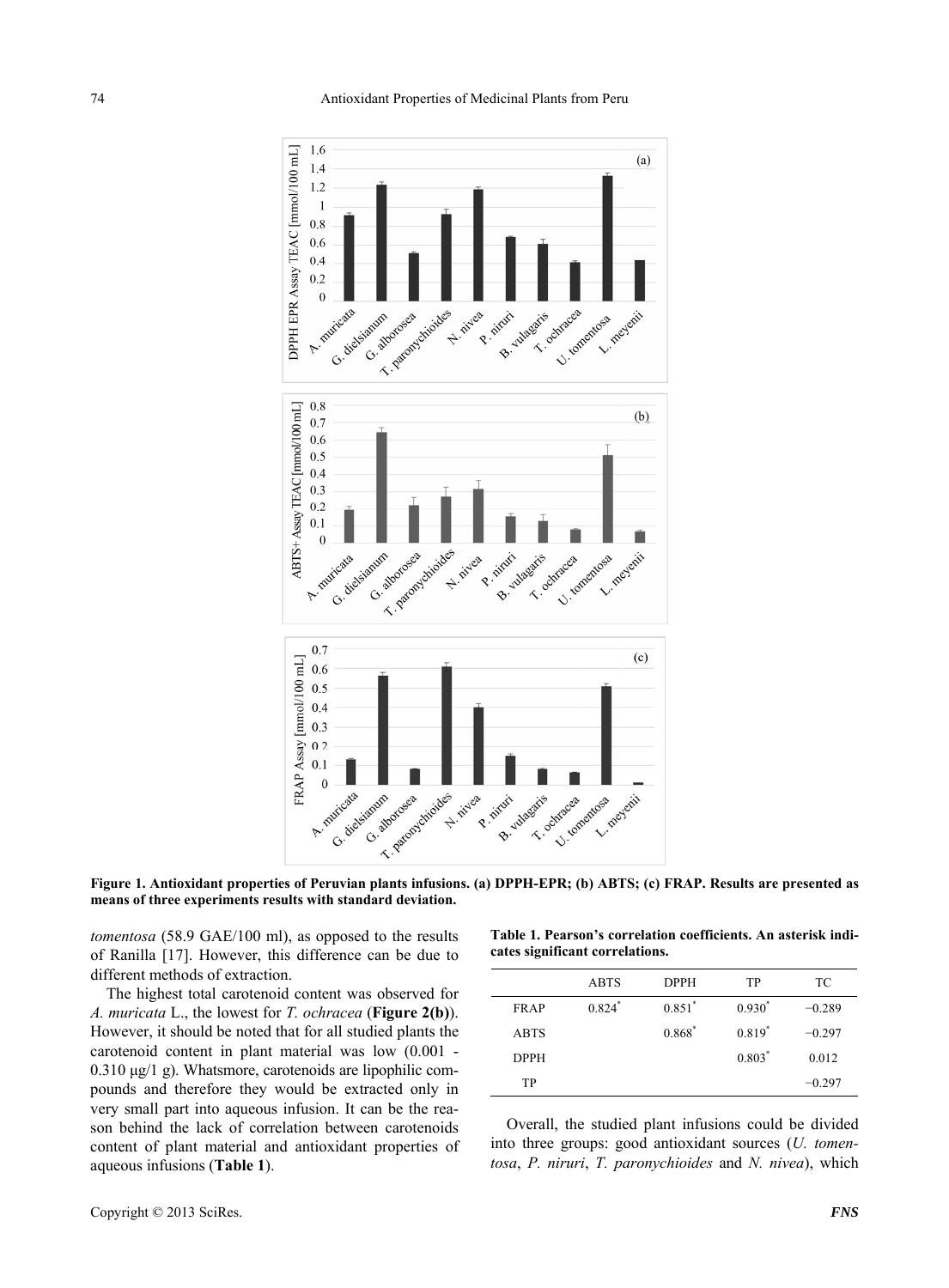

**Figure 2. Total phenolic (a) and total carotenoid; (b) content of Peruvian plants infusions and in plant material, respectively. Results are presented as means of three or two respectively experiment results with standard deviation.** 

gave high results in all antioxidant tests (DPPH, ABTS and FRAP), weak antioxidant sources, with low values obtained from all those tests (*L. meyenii*, *T. ochracea*, *B. vulgaris* L., *P. niruri*) and selective antioxidant sources, which had high or at least moderate values only in one or two tests (*A. muricata* L., *G. alborosea*). Good scavengers have also a high content of total polyphenols, while the phenolic content of plants infusions with low TEAC values is also low. The exception is hercampuri (*G. alborosea*), which is a weak scavenger of ABTS radical and has low FRAP value despite its relatively high polyphenol content.

# **4. Conclusions**

Infusions of all ten studied plants have shown antioxidant activity, though there was a large diversity between the results. Therefore, they can be used as a valuable antioxidant component of human diet not only in areas where they are endemic to, but in the whole world.

The antioxidant properties were correlated with polyphenols content; there was no correlation with the carotenoids content. It supports the hypothesis that the polyphenol group is the dominating group of antioxidants in those plants, at least in their most popular serving form, *i.e.* aqueous infusion.

# **REFERENCES**

- [1] K. Keplinger, G. Laus, M. Wurm, M. P. Dierich and H. Teppner, "*Uncaria tomentosa* (Willd.) DC.-Ethnomedicinal Use and New Pharmacological, Toxicological and Botanical Results," *Journal of Ethnopharmacology*, Vol. 64, No. 1, 1999, pp. 23-34. [doi:10.1016/S0378-8741\(98\)00096-8](http://dx.doi.org/10.1016/S0378-8741(98)00096-8)
- [2] M. E. Heitzman, C. C. Neto, E. Winiarz, A. J. Vaisberg and G. B. Hammond, "Ethnobotany, Phytochemistry and Pharmacology of *Uncaria* (*Rubiaceae*)," *Phytochemistry*, Vol. 66, No. 1, 2005, pp. 5-29. [doi:10.1016/j.phytochem.2004.10.022](http://dx.doi.org/10.1016/j.phytochem.2004.10.022)
- [3] C. Gonçalves, T. Dinis and M. T. Batista, "Antioxidant Properties of Proanthocyanidins of *Uncaria tomentosa* Bark Decoction: A Mechanism for Anti-Inflammatory Activity," *Phytochemistry*, Vol. 66, No. 1, 2005, pp. 89-98. [doi:10.1016/j.phytochem.2004.10.025](http://dx.doi.org/10.1016/j.phytochem.2004.10.025)
- [4] Y. Wang, Y. Wang, B. McNeil and L. M. Harvey, "Maca: An Andean Crop with Multi-Pharmacological Functions," *Food Research International*, Vol. 40, No. 7, 2007 pp. 783-792. [doi:10.1016/j.foodres.2007.02.005](http://dx.doi.org/10.1016/j.foodres.2007.02.005)
- [5] G. F. Gonzales, C. Gonzales and C. Gonzales-Castañeda. "*Lepidium meyenii* (Maca): A Plant from the Highlands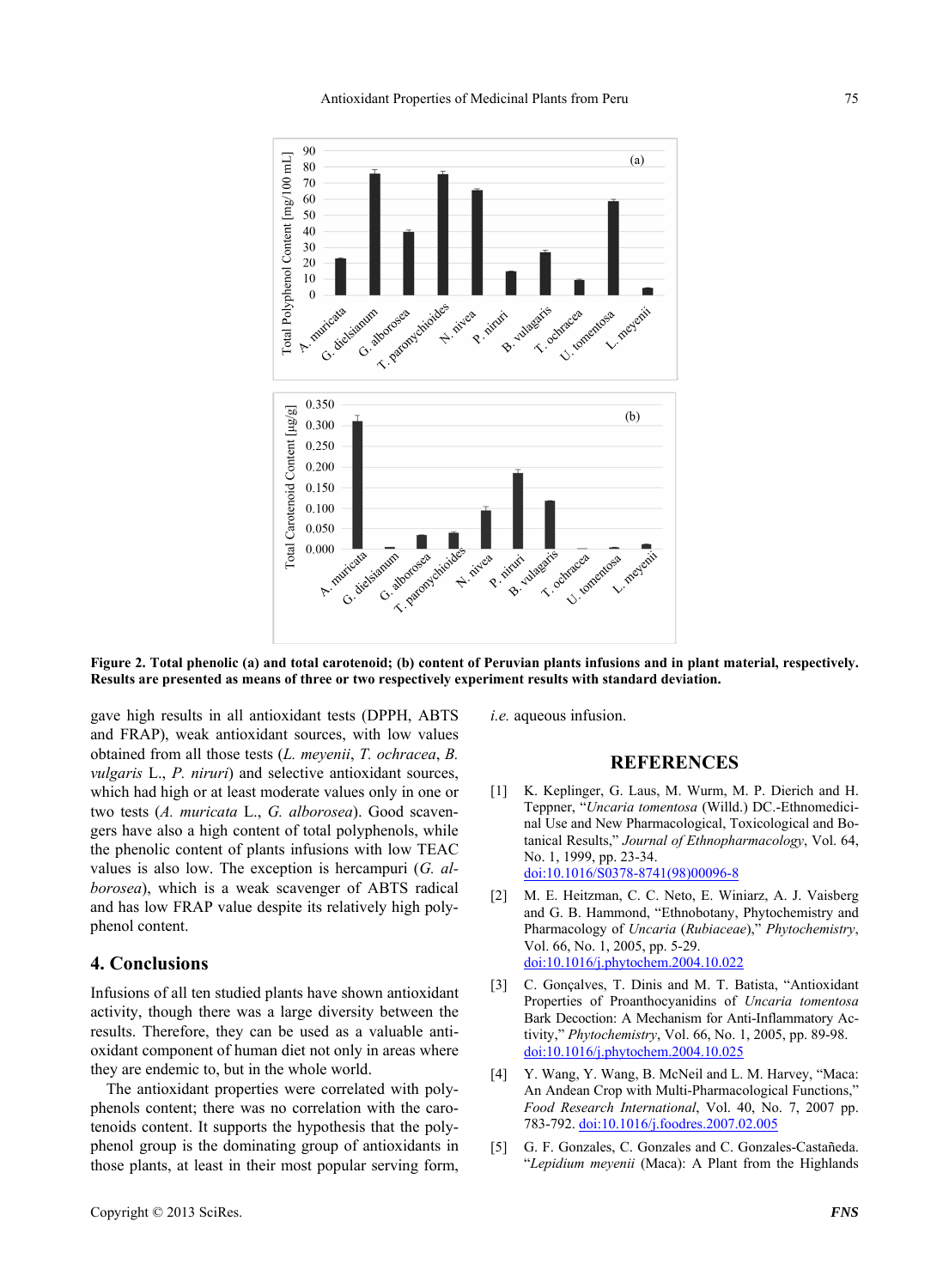of Peru—From Tradition to Science," *Forsch Komplementmed*, Vol. 16, No. 6, 2009, pp. 373-380. doi:10.1159/000264618

- [6] C. Gonzales, J. Rubio, M. Gasco, Y. Nieto, S. Yucra and G. F. Gonzales, "Effect of Short Term and Long Term Treatments with Three Ecotypes of *Lepidium meyenii* (maca) on Spermatogenesis in Rats," *Journal of Ethnopharmacology*, Vol. 103, No. 3, 2006, pp. 448-454. [doi:10.1016/j.jep.2005.08.035](http://dx.doi.org/10.1016/j.jep.2005.08.035)
- [7] J. Rubio, M. Caldas, S. Dávila, M. Gasco and G. F. Gonzales, "Effect of Three Different Cultivars of *Lepidium meyenii* (maca) on Learning and Depression in Ovariect-Omized Mice," *BMC Complementary & Alternative Medicine*, Vol. 6, No. 1, 2006, pp. 23-30. [doi:10.1186/1472-6882-6-23](http://dx.doi.org/10.1186/1472-6882-6-23)
- [8] M. Sandoval, N. N. Okuhama, F. M. Angeles, V. M. Melchor, L. A. Condezo, J. Lao and M. J. S. Miller, "Antioxidant Activity of the Cruciferous Vegetable Maca (*Lepidium meyenii*)," *Food Chemistry*, Vol. 79, No. 2, 2002, pp. 207-213. [doi:10.1016/S0308-8146\(02\)00133-4](http://dx.doi.org/10.1016/S0308-8146(02)00133-4)
- [9] K. J. Lee, K. Dabrowski, J. Rinchard, C. Gomez, L. Guz and C. Vilchez, "Supplementation of Maca (*Lepidium meyenii*) Tuber Meal in Diets Improves Growth Rate and Survival of Rainbow Trout Oncorhynchus Mykiss (Walbaum) Alevins and Juveniles," *Aquaculture Research*, Vol. 35, No. 3, 2004, pp. 215-223. [doi:10.1111/j.1365-2109.2004.01022.x](http://dx.doi.org/10.1111/j.1365-2109.2004.01022.x)
- [10] M. Blumenthal, W. R. Busse, A. Goldbert, J. Gruenwald, T. Hall, S. Klein, C. W. Riggins and R. S. Rister, "The Complete German Commission E Monographs: Therapeutic Guide to Herbal Medicine," American Botanical Council, Austin, 1998.
- [11] J. Brunetton, "Pharmacognosy, Phytochemistry, Medicinal Plants," Lavoisier Publishing, Paris, 1999.
- [12] P. Hanachi, S. H. Kua, R. Asmah, G. Motalleb and O. Fauziah, "Cytotoxic Effect of *Berberis vulgaris* Fruit Extract on the Proliferation of Human Liver Cancer Line (HepG2) and Its Antioxidant Properties," *International Journal of Cancer Research*, Vol. 2, No. 1, 2006, pp. 1-9. [doi:10.3923/ijcr.2006.1.9](http://dx.doi.org/10.3923/ijcr.2006.1.9)
- [13] S. Schaffer and M. Heinrich, "Understanding Local Mediterranean Diets: A Multidisciplinary Pharmacological and Ethnobotanical Approach," *Pharmacological Research*, Vol. 52, No. 4, 2005, pp. 353-366. [doi:10.1016/j.phrs.2005.06.005](http://dx.doi.org/10.1016/j.phrs.2005.06.005)
- [14] R. N. Chopra, S. L. Nayar and I. C. Chopra, "Glossary of Indian Medicinal Plants," Catholic Press, Ranchi, CSIR, New Delhi, 1986.
- [15] M. L. Dhar, M. M. Dhar, B. N. Dhawan, B. N. Mehrotra and C. Ray, "Screening of Indian Plants for Biological Activity: Part 1," *Indian Journal of Experimental Biology*, Vol. 6, No. 4, 1968, pp. 232-247.
- [16] G. Bagalkotkar, S. R. Sagineedu, M. S. Saad and J. Stanslas, "Phytochemicals from *Phyllantus niruri L*. and Their Pharmacological Properties: A Review," *Journal of Pharmacy and Pharmacology*, Vol. 58, No. 12, 2006, pp. 1559- 1570. s[doi:10.1211/jpp.58.12.0001](http://dx.doi.org/10.1211/jpp.58.12.0001)
- [17] A. D. Naik and A. R. Juvekar, "Effect of Alkaloidal Extract of *Phyllantus niruri* on HIV Replication," *Indian*

*Journal of Medical Science*, Vol. 57, No. 9, 2003, pp. 387-393.

- [18] J. L. Nishiura, A. H. Campos, M. A. Boim, I. P. Heilberg and N. Schor, "*Phyllantus niruri* Normalizes Elevated Urinary Calcium Levels in Calcium Stone Forming (CSF) Patients," *Urological Research*, Vol. 32, No. 5, 2004, pp. 362-366. [doi:10.1007/s00240-004-0432-8](http://dx.doi.org/10.1007/s00240-004-0432-8)
- [19] L. G. Ranilla, Y.-I. Kwon, E. Apostolidis and K. Shetty, "Phenolic Compounds, Antioxidant Activity and *in Vitro*  Inhibitory Potential against Key Enzymes Relevant for Hyperglycemia and Hypertension of Commonly Used Medicinal Plants, Herbs and Spices in Latin America," *Bioresource Technology*, Vol. 101, No. 12, 2010, pp. 4676- 4689. [doi:10.1016/j.biortech.2010.01.093](http://dx.doi.org/10.1016/j.biortech.2010.01.093)
- [20] S. M. Sabir and J. B. T. Rocha, "Water-Extractable Phytochemicals from *Phyllanthus niruri* Exhibit Distinct *in Vitro* Antioxidant and *in Vivo* Hepatoprotective Activity against Paracetamol-Induced Liver Damage in Mice" *Food Chemistry*, Vol. 111, No. 4, 2008, pp. 845-851. [doi:10.1016/j.foodchem.2008.04.060](http://dx.doi.org/10.1016/j.foodchem.2008.04.060)
- [21] L. Taylor, "Technical Data Report for Graviola, Annona Muricata," Sage Press, Austin, 2002.
- [22] C. A. Lans, "Ethnomedicines Used in Trinidad and Tobago for Urinary Problems and Diabetes Mellitus," *Journal of Ethnobiology and Ethnomedicine*, Vol. 2, No. 52, 2006, pp. 45-55. [doi:10.1186/1746-4269-2-45](http://dx.doi.org/10.1186/1746-4269-2-45)
- [23] H. Sulaiman, A. H. Roslida, O. Fezah, K. L. Tan, Y. S. Tor and C. I. Tan, "Chemopreventive Potential of *Annona Muricata L.* Leaves on Chemically-Induced Skin Papillomagenesis in Mice," *Asian Pacific Journal of Cancer Prevention*, Vol. 13, No. 6, 2012, pp. 2533-2539. [doi:10.7314/APJCP.2012.13.6.2533](http://dx.doi.org/10.7314/APJCP.2012.13.6.2533)
- [24] J. G. de Melo, T. A. de Sousa Araújo, V. T. N. de Almeida e Castro, D. L. de Vasconcelos Cabral, M. do Desterro Rodrigues, S. C. do Nascimento, E. L. Cavalcanti de Amorim, U. P. de Albuquerque, "Antiproliferative Activity, Antioxidant Capacity and Tannin Content in Plants of Semi-Arid Northeastern Brazil," *Molecules*, Vol. 15, No. 12, 2010, pp. 8534-8542. [doi:10.3390/molecules15128534](http://dx.doi.org/10.3390/molecules15128534)
- [25] R. Baskar, V. Rajeswari and T. S. Kumar, "*In Vitro* Antioxidant Studies in Leaves of Annona Species," *Indian Journal of Experimental Biology*, Vol. 45, No. 5, 2007, pp. 480-485.
- [26] K. Sundarrao, I. Burrows and M. Kuduk, "Preliminary Screening of Anti-Bacterial and Anti-Tumor Activities of Papuan New Guinean Active Medicinal Plants," *Pharmaceutical Biology*, Vol. 31, No. 1, 1993, pp. 3-6. [doi:10.3109/13880209309082909](http://dx.doi.org/10.3109/13880209309082909)
- [27] M. Heinrich, M. Kuhnt and C. W. Wright, "Parasitological and Microbiological Evaluation of Mixe Indian Medicinal Plants (Mexico)," *Journal of Ethnopharmacology*, Vol. 36, No. 1, 1992, pp. 81-85. [doi:10.1016/0378-8741\(92\)90063-W](http://dx.doi.org/10.1016/0378-8741(92)90063-W)
- [28] O. V. de Sousa, G. D. V. Vieira, J. J. R. G. de Pinho *et al.*, "Antinociceptive and Anti-Inflammatory Activities of the Ethanol Extract of *annona muricata L*. Leaves in Animal Models," *International Journal of Molecular Sciences*, Vol. 11, No. 5, 2010, pp. 2067-2078.